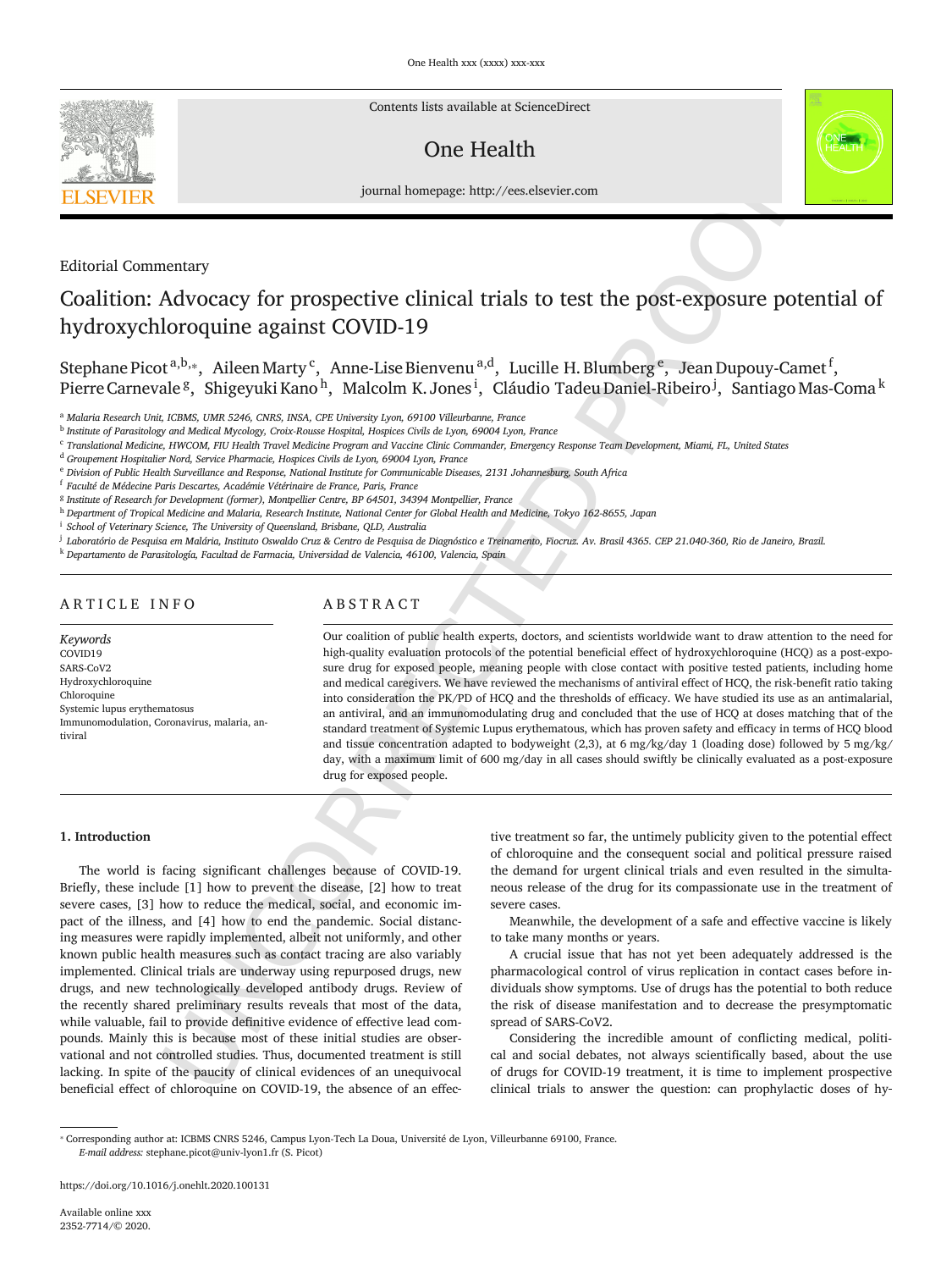droxychloroquine decrease the risk of clinical infection in documented exposed people? Considering the ongoing world tragedy, no option should be discarded even if more robust scientific evidences are still lacking.

We want to draw attention to the need for high-quality evaluation protocols of the potential beneficial effect of hydroxychloroquine (HCQ) as post-exposure drug for exposed people, meaning people with close contact with positive tested patients, including home and medical caregivers.

Here we provide information that justifies a clinical trial of hydroxychloroquine [1] as a post-exposure drug together with the background needed to safely and properly design such a clinical trial, taking into consideration the PK/PD of hydroxychloroquine, its action against virus including *Coronaviridae*, its potential toxicity in humans and the impact of repurposing for patients with inflammatory diseases.

# **2. Hydroxychloroquine post-COVID-19 exposure: for whom, when, how, why?**

#### *2.1. For whom*

Millions of people are currently exposed to a high risk of contamination. Among them, adults taking care of family members who tested positive for SARS-CoV-2 at home, and medical and paramedical staffs treating hospitalized patients with symptomatic COVID-19, are highly susceptible to infection and may represent a second wave of extreme importance in the next few weeks. If those people get sick, we'll face another significant problem. Those highly exposed people should be protected. In that case, social distancing measures do not apply. In the absence of a vaccine, post-exposure pharmacological protection is the only way to prevent caregivers from becoming symptomatic.

We do not promote the general use of HCQ as prophylaxis in the general population for four main reasons: (1) There is evidence that HCQ may kill the virus *in vitro*, but there is as yet, no data regarding the use of HCQ as a post-exposure for asymptomatic people.

(2) Such recommendation will favor uncontrolled use of HCQ leading to risks of inappropriate use that could cause serious side effect, inefficacy, supply shortage and non-authorized speculation.

(3) Designing prospective clinical trials to test general use would be difficult because of the challenge of establishing a control population of unexposed persons, leading to difficulties in data analysis and lack of evidence.

(4) The risk of side-effects required close follow-up and clinical monitoring.

#### *2.2. When*

We recommend the post-exposure regimen of HCQ for asymptomatic people, whether or not they have been tested for SARS-CoV-2, in close contact with symptomatic patients positive for SARS-CoV-2 and to start the regimen as soon as possible. For HCQ blood concentration to reach a steady-state takes time (approximately six days), while the incubation period of COVID-19 before symptoms is also approximately six days; thus, the regimen should be started on the first day of exposure to the risk.

#### *2.3. How*

We promote the use of the HCQ to match that of the standard treatment of Systemic Lupus erythematous which has proven safety and efficacy in terms of HCQ blood and tissue concentration adapted to bodyweight [2,3], at 6 mg/kg/day 1 (loading dose) followed by 5 mg/kg/ day, with a maximum limit of 600 mg/day in all cases. The duration of the post-exposure regimen should last as long as the contact with a positive patient last or in case of repeated exposure, with a minimum

of 10 days to reach a blood concentration at steady state. The terminal elimination half-life is approximately 50 days [4] leading to a long term efficacy.

Considering the highly documented safety of orally administered HCQ for a short time, we consider that the highest possible safe dose should be used, under the control of competent medical staff, in order to reach the minimum HCQ tissue level required to inactivate a clinically significant proportion of the virus.

# *2.4. Why*

Hydroxychloroquine is a more soluble hydroxy-analogue of chloroquine (CQ), which was first synthesized by Hans Andersag in 1934, and proven by military testing during World War II as a safe antimalarial used successfully during the 20th century to prevent and treat malaria in endemic areas [5]. In the 1990s studies revealed that hydroxychloroquine (HCQ), has immunomodulatory properties; leading to its use in the treatment of autoimmune diseases such as Lupus and rheumatoid arthritis [5,6].

As early as the 1990s, researchers noted the antiviral effect of hydroxychloroquine [7]. Currently, there are over 123 references on PubMed obtained using the keywords: "virus, hydroxychloroquine" similarly, web of science reveals a high interest in hydroxychloroquine and its role in viral diseases since the early 1990s.

Hydroxychloroquine and chloroquine have demonstrated *in vitro* antiviral effectiveness against Herpes simplex virus type 1 [8], Zika [9,10], HIV [11], MERS [12], SARS-CoV [12], HCoV-OC43 [13], Chikungunya [14], Hepatitis C [15], and several other viruses [11,16]. For coronavirus, some studies suggested, at least *in vitro*, some efficacy of chloroquine on the SARS-CoV virus [12,13] or MERS-CoV [17].

me attention the med for high quality poshed in the C net when the sected that the player position of the player position of the sected of the player position of the constraints of the sected of the sected of the sected o Using Vero E6 cells infected with nCoV-2019BetaCoV/Wuhan/ WIV04/2019, Wang et al. [18] conducted standard assays to determine the potency (half-maximal effective concentration or  $EC_{50}$ ) and the cytotoxicity at 50% (the half-maximal cytotoxic concentration or  $CC_{50}$ ) of Chloroquine. Wang's study showed CQ has potency against SARS-CoV-2 at 1.13 μM (EC<sub>50</sub> of 1.13 μM) and great safety at the rapeutic doses since CQ did not show significant toxicity until the concentration exceeded 100 μM (CC<sub>50</sub> greater than 100 μM). A previous study showed that CQ had an IC<sub>50</sub> of 2.5  $\pm$  0.7 µM with a CC<sub>50</sub> of 31.5  $\pm$  14.8 [19]. More recently, Yao et al. showed that Hydroxychloroquine (HCQ) was more potent than chloroquine ( $EC_{50} = 0.72$  and  $EC_{50} = 5.47 \mu M$  respectively) at 48 h [20].

Hydroxychloroquine shows a high partitioning in tissue, including lung and brain. This chemical property offers a key clinical advantage in the case of COVID-19.

HCQ has a ten-fold concentration ratio in the lungs [21]. A recent review described a series of 85 case reports of children presenting interstitial lung diseases and treated with HCQ or CQ at doses ranging from 3.5 to 10 mg/kg body weight/day with a maximum of 600 mg/day. HCQ was well-tolerated in most cases with relatively few side effect. Of the 16 patients who were treated exclusively with HCQ or CQ, the symptoms improved in 14 cases [21].

Signs of anosmia and hyposmia are common in coronaviruses, and currently, loss of smell is noted in as many as 30% of patients with COVID-19 [22], even those who are otherwise asymptomatic [\(www.](http://www.entuk.org/sites/default/files/files/LossofsenseofsmellasmarkerofCOVID) [entuk.org/sites/default/files/files/](http://www.entuk.org/sites/default/files/files/LossofsenseofsmellasmarkerofCOVID)

[LossofsenseofsmellasmarkerofCOVID\)](http://www.entuk.org/sites/default/files/files/LossofsenseofsmellasmarkerofCOVID). These signs likely arise as a consequence of the SARS-CoV2 passing through the olfactory epithelium to the olfactory areas of the brain, a concept supported by studies of other coronaviruses [23,24]. Previous work with SARS-CoV1 indicated that it could cross the cribriform plate of the ethmoid bone which can produce cerebral involvement [25]. A study of the neurological manifestations of 214 hospitalized patients with COVID19 revealed neurologic symptoms in 36.4% which fell into three categories [1] central ner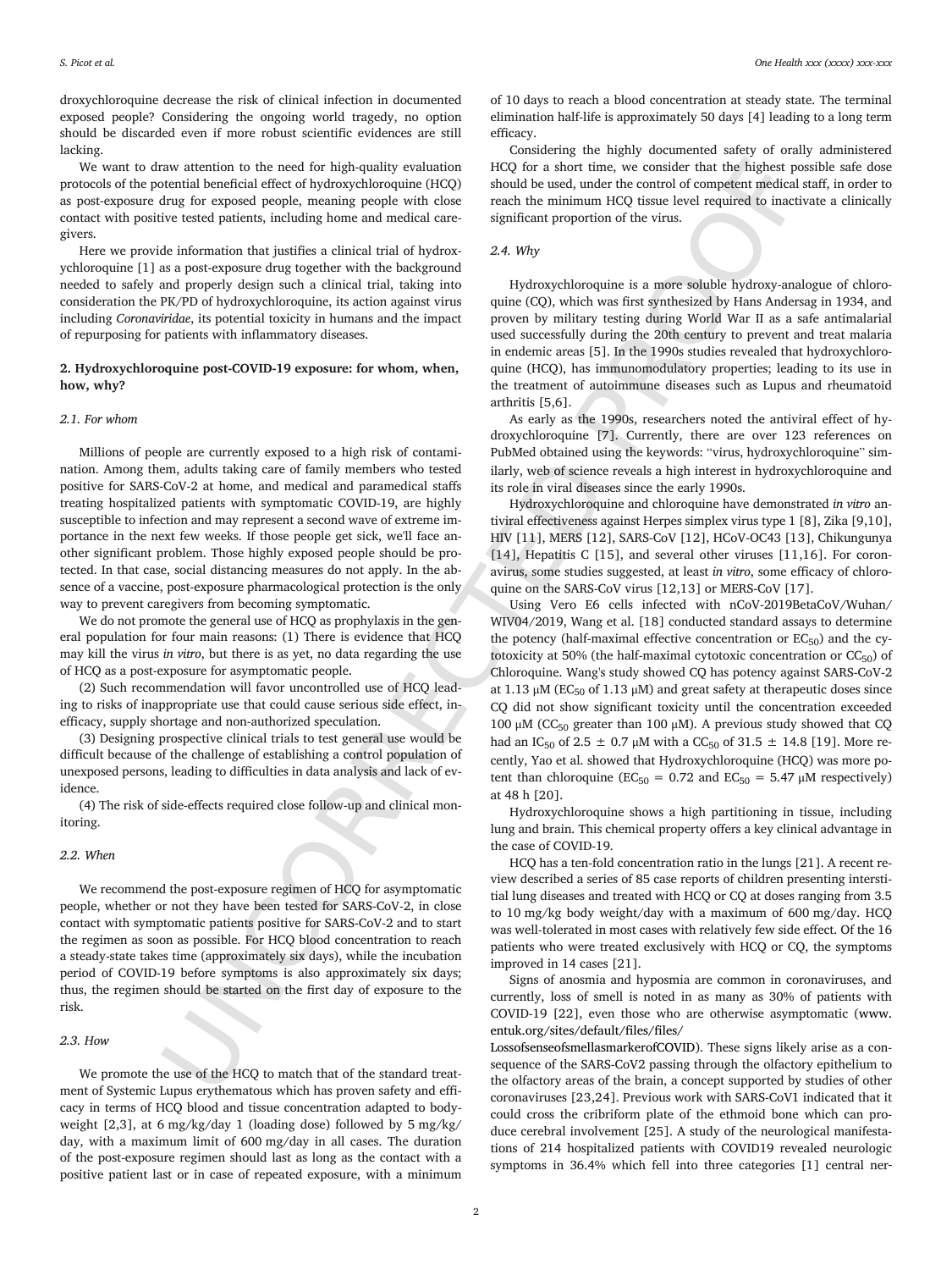vous system (CNS) symptoms or diseases (headache, dizziness, impaired consciousness, ataxia, acute cerebrovascular disease, and epilepsy), [2] peripheral nervous system (PNS) symptoms (hypogeusia, hyposmia, and neuralgia), and [3] skeletal muscular changes (Mao L, et al. Neurological Manifestations of Hospitalized Patients with COVID-19 in Wuhan, China: a retrospective case series study: pre-print, medRxiv not yet peer-reviewed] 25 Feb, 2020).

Hydroxychloroquine penetrates the central nervous system. Patients with glioblastoma were safely treated with HCQ (600 mg/day) used in conjunction with radiation and adjuvants [26]. The correlation between brain and plasma concentrations showed a 4 to 30-fold difference for HCQ, demonstrating its ability to diffuse in the brain [27]. Based on this observation, hydroxychloroquine may reach antiviral concentrations in the brain, leading to an expected preventive effect on early symptoms such as anosmia, which may persist after recovery from COVID-19.

#### **3. Benefits/risks of hydroxychloroquine against the virus**

#### *3.1. Benefits*

Hydroxychloroquine has a wide range of indications, including rheumatoid arthritis, systemic lupus erythematosus, and polymorphous light eruption (Physicians' Desk Reference. Hydroxychloroquine sulfate - Drug Summary. https://www.pdr.net/drug-summary/Plaquenil[hydroxychloroquine-sulfate-1911](https://www.pdr.net/drug-summary/Plaquenil-hydroxychloroquine-sulfate-1911) (accessed 29 March 2020)). HCQ is administered orally in doses ranging from 100 to 600 mg daily. HCQ has also been tested for other indications such as cancers [28], multiple sclerosis, and diabetes mellitus [29]. In the current context of this extreme worldwide emergency, it is reasonable to propose that even if we could only reduce viral replication by 10 to 30% there would likely be a significantly reduced transmission and severity of COVID19, and improved clinical outcome. By using EC50, we are describing the proposed thresholds of efficacy at values that exceed those values, specifically, we are describing that these 4-aminoquinoline drugs could decrease virus replication or viral survival by 50%. Based on that proposal, lower plasma concentrations of HCQ, which we can easily obtain from a standard dosage regimen, is likely to be of significant clinically and public health impact.

#### *3.2. Risks*

The antiviral activity of HCQ is thus, demonstrably higher than its cytotoxic side effects, which permits a high selectivity index. Currently, CQ and HCQ are denigrated by some because of their potential side effects. But toxicity is described as a feature of transiently high and dangerous peak concentrations that may develop during parenteral not appropriate oral, administration [30].

The risk of retinopathy associated with hydroxychloroquine treatment has been well documented for decades. It was recently shown that the prevalence of retinopathy ranged from 5.2 to 7.5% in patients who were treated for  $>$  5 years [31]. There is no need to use HCQ for such extended periods for as a post-exposure medication for COVID-19.

The risk of cardiomyopathy, including cardiac conduction disorders, is reduced with this drug regimen. However, we recommend ECG before initiation of treatment in case of cardiac antecedents; but this should not delay the start of the post-exposure regimen.

There is evidence for the lack of significant risk of retinal toxicity after exposure to HCQ *in utero* [32], but considering the lack of evidence for safety of post-exposure hydroxychloroquine during pregnancy, we consider that pregnant women should be excluded from the future clinical trials.

### **4. Mechanisms of antiviral effect of chloroquine/ hydroxychloroquine**

The exact mechanism of action of chloroquine and hydroxychloroquine against the virus has not been clearly depicted; however, laboratory data show that 4-aminoquinoline compounds (Chloroquine and hydroxychloroquine) have four mechanisms by which they act against diverse RNA viruses including SARS-CoV1 and reduce the cytokine storm that these viruses can generate.

- 1. **Inhibition of viral entry**: Chloroquine interferes with terminal glycosylation of angiotensin-converting enzyme 2 which serves as the cellular receptor for SARS-CoV-1 and SARS-CoV-2. In cell culture chloroquine effectively prevents the spread of SARS CoV and works as a prophylactic [12].
- or of independent restrictions and the hydrodyneous control in the state of the control in the state of the state of the state of the state of the state of the state of the state of the state of the state of the state of 2. **Inhibition of viral release into the host cell**: HCQ is a weak base which rapidly diffuses across membranes of cells and organelles to acidic cytoplasmic vesicles such as endosomes, lysosomes, or Golgi vesicles causing an increase in pH of the organelles. Unlike other enveloped viruses, Coronaviruses bud and assemble at the endoplasmic reticulum (ER)-Golgi intermediate compartment (ERGIC). 4-aminoquinoline compounds become highly concentrated in organelles causing dysfunction of enzymes including enzymes needed for proteolytic processing and post-translational modification of viral proteins [33]. Experimental data from the Wuhan Institute of Virology demonstrated that chloroquine inhibits the replication of the SARS-CoV-2, in part because of its ability to alkalinize endosomal organelles [18]. Hu et al. [34] have proposed that CQ suppresses phosphatidylinositol binding clathrin assembly protein (PICALM) and thereby prevents endocytosis-mediated uptake of SARS-CoV-2. There is also data that chloroquine interferes with organelle acidification, which may lead to hindering fusion of viral particles, when chloroquine treatment was used for different emerging or non-emerging virus over the previous five decades: Mouse hepatitis virus (MHV-3) [35], Feline infectious peritonitis virus (FIPV) [36], or H5N1 strain of Influenza A [37].
	- 3. **Reduction of viral infectivity**: Chloroquine inhibits viral particle glycosylation [38]. The envelopes of coronavirus contain two major glycoproteins the Spike (S) [39] and the Membrane (M) proteins. Lack of proper glycosylation damages the S protein [40], needed for receptor binding.
	- 4. **Immunomodulation**: At the cellular level, chloroquine and hydroxychloroquine inhibit immune activation by reducing signaling by Pattern Recognition Receptors (Toll-like receptor signaling) and cytokine production [1]. Hydroxychloroquine also inhibits the activity of the nucleic acid sensor cyclic GMP-AMP (cGAMP) synthase (cGAS) by interfering with its binding to cytosolic DNA. By preventing TLR signaling and cGAS–stimulator of interferon genes (STING) signaling, hydroxychloroquine can reduce the production of pro-inflammatory cytokines, including type I interferons [1]. These drugs also reduce the expression of CD154 (CD40L) on helper T-cells which is essential for a successful antibody response and class switching [41]. These immunomodulatory actions could help prevent the transition from mild or moderate disease to the dreadful acute respiratory distress syndrome (ARDS) by reducing the cytokine storm [42] .

#### **5. Conclusion**

Non-pharmaceutical measures such as social distancing, school closure and teleworking (Di Domenico et al. Expected impact of school closure and telework to mitigate COVID-19 epidemic in France. Report #8, 14 March 2020 [Epicx-lab.com,](http://epicx-lab.com) [https://www.epicx-lab.com/](https://www.epicx-lab.com/uploads/9/6/9/4/9694133/inserm_covid-19-school-closure-french-regions_20200313.pdf) [uploads/9/6/9/4/9694133/inserm\\_covid-19-school-closure-french-](https://www.epicx-lab.com/uploads/9/6/9/4/9694133/inserm_covid-19-school-closure-french-regions_20200313.pdf)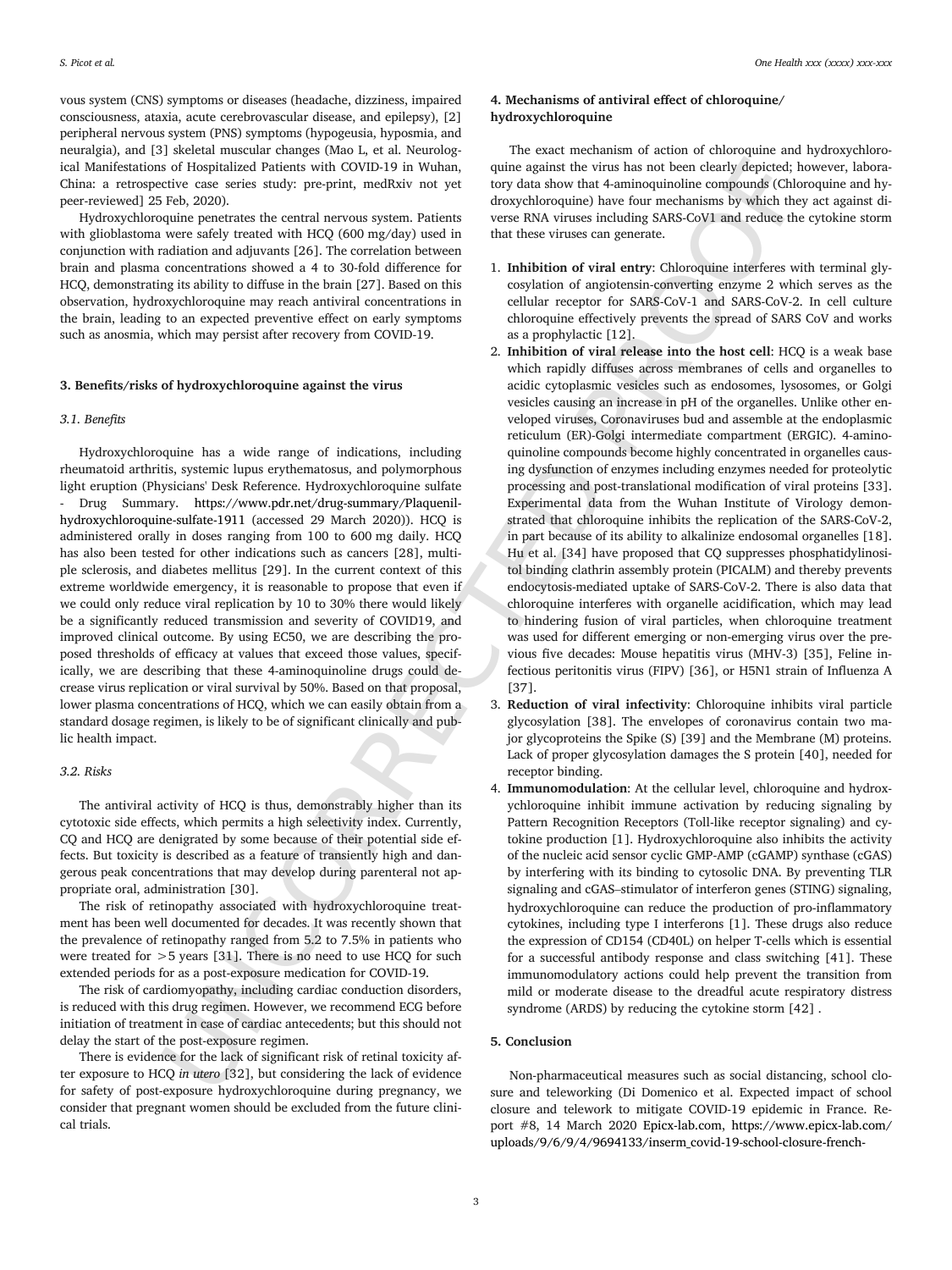[regions\\_20200313.pdf\)](https://www.epicx-lab.com/uploads/9/6/9/4/9694133/inserm_covid-19-school-closure-french-regions_20200313.pdf) are expected to delay and reduce the peak incidence and to achieve a reduction of the final attack rate of 15% (Additional Epicx-lab Reports [www.epicx-lab.com/covid-19.html](http://www.epicx-lab.com/covid-19.html)). Reasonable interventions that can lead to a significant reduction in the impact of the epidemic profile and should be considered and evaluated without any delay.

As we observe the logarithmic increase in the number of cases and death, as well as the social and economic impact of COVID-19, measures for prevention and means to control the outbreak become urgent. The use of hydroxychloroquine as a post-exposure means to reduce sickness and transmission of COVID-19 demands immediate attention and should be taken into consideration.

It is of utmost importance to promote the design of prospective clinical trials to test the hypothesis: 'Does a post-exposure non-toxic dose of hydroxychloroquine significantly alter SARS-CoV-2 replication in people exposed to a documented infective contact; and does it reduce the severity of subsequent disease? These futures clinical trials should document the benefit/risk ratio of this strategy rapidly.

This strategy for prevention is clearly achievable considering the safety of hydroxychloroquine for a short period of time, its demonstrated antiviral effect and its low cost and accessibility. In the context of the COVID-19 epidemic, if clinical evidence from prospective controlled clinical trials confirms the positive impact, its implementation will be urgently needed. Supply shortage of hydroxychloroquine, which remains needed for standard indications such as Lupus or rheumatoid arthritis should be prevented by a significant effort of pharmaceutical companies, already ongoing, for increasing the production of hydroxychloroquine specifically for COVID-19. Other initiative such as the "Defense Production Act" in the US may be activated.

when all about the matched sixted into the matched interaction into the sixted interaction into the sixted into the sixted into the sixted into the sixted into the sixted interaction in the sixted into the sixted into the Using post-exposure HCQ is in line with WHO's strategic objectives to limit human-to-human transmission. If we do not seriously consider using this easy and safe option, we are taking the risk of allowing the pandemic to sore further out of control. As recently stated, the urgency of the epidemic necessitates choices about which interventions to employ. Early HCQ administration to all people at risk of infection from close contact with a positive patient is one of the most reasonable choices. Moreover, it is a choice that could potentially have a considerable impact on the early termination of the COVID-19 pandemic. However, its administration should be done under medical control to avoid potential side effects and to prevent an uncontrolled use leading to supply shortages.

#### **Declaration of Competing Interest**

The authors declare no conflict of interest.

#### **References**

- [1] D Zhou, S-M Dai, Q Tong, COVID-19: a recommendation to examine the effect of hydroxychloroquine in preventing infection and progression, J Antimicrob Chemother. (20 mars 2020), doi:10.1093/jac/dkaa114.
- [2] A Fanouriakis, M Kostopoulou, K Cheema, H-J Anders, M Aringer, I Bajema, et al., 2019 Update of the joint European league against rheumatism and European renal association-European Dialysis and transplant association (EULAR/ERA-EDTA) recommendations for the management of lupus nephritis, Ann Rheum Dis. (2020) [Epub ahead of print] 27 mars 2020, doi:10.1136/annrheumdis-2020-216924..
- [3] A Fanouriakis, G Bertsias, D T Boumpas, Hydroxychloroquine dosing in systemic lupus erythematosus: response to « Letter in response to the 2019 update of the EULAR recommendations for the management of systemic lupus erythematosus by Fanouriakis et al » by Costedoat-Chalumeau et al, Ann Rheum Dis. (2019) Published Online First: 02 May 2019, doi:10.1136/annrheumdis-2019-215573.
- [4] S E Tett, D J Cutler, C Beck, R O Day, Concentration-effect relationship of hydroxychloroquine in patients with rheumatoid arthritis--a prospective, dose ranging study, J Rheumatol. Juill 27 (7) (2000) 1656–1660.
- [5] G R Coatney, Pitfalls in a discovery: the chronicle of chloroquine, Am J Trop Med Hyg. Mars 12 (1963) 121–128.
- [6] R B Landewé, H S Goei Thè, A W van Rijthoven, F C Breedveld, B A Dijkmans, A randomized, double-blind, 24-week controlled study of low-dose cyclosporine versus chloroquine for early rheumatoid arthritis, Arthritis Rheum. Mai 37 (5) (1994) 637–643.
- [7] J P Goldring, S Nemaorani, Antimalarial drugs modulate the expression of
- monocyte receptors, Int J Immunopharmacol. Sept 21 (9) (1999) 599–607. [8] T L C Lima, C Feitosa De, E Dos Santos-Silva, A M Dos Santos-Silva, Siqueira E M Da, Machado PRL, et al., Improving Encapsulation of Hydrophilic Chloroquine Diphosphate into Biodegradable Nanoparticles: A Promising Approach against Herpes Virus Simplex-1 Infection, Pharmaceutics. 10 (4) (3 déc 2018).
- [9] R Delvecchio, L M Higa, P Pezzuto, A L Valadão, P P Garcez, F L Monteiro, et al., Chloroquine, an Endocytosis Blocking Agent, Inhibits Zika Virus Infection in Different Cell Models, Viruses 29 (2016) 8(12).
- [10] Y Han, H T Pham, H Xu, Y Quan, T Mesplède, Antimalarial drugs and their metabolites are potent Zika virus inhibitors, J. Med. Virol. 91 (7) (2019) 1182–1190.
- [11] A Savarino, Use of chloroquine in viral diseases, Lancet Infect Dis. Sept 11 (9) (2011) 653–654.
- [12] M J Vincent, E Bergeron, S Benjannet, B R Erickson, P E Rollin, T G Ksiazek, et al., Chloroquine is a potent inhibitor of SARS coronavirus infection and spread, Virol J. 2 (22 août 2005) 69.
- [13] E Keyaerts, S Li, L Vijgen, E Rysman, J Verbeeck, M Van Ranst, et al., Antiviral activity of chloroquine against human coronavirus OC43 infection in newborn mice, Antimicrob Agents Chemother. Août 53 (8) (2009) 3416–3421.
- [14] M Kumar, R K Topno, M R Dikhit, Bhawana null, Sahoo GC, Madhukar M, et al., Molecular docking studies of chloroquine and its derivatives against P23pro-zbd domain of chikungunya virus: implication in designing of novel therapeutic strategies, J Cell Biochem. Oct 120 (10) (2019) 18298–18308.
- [15] G K Helal, M A Gad, M F Abd-Ellah, M S Eid, Hydroxychloroquine augments early virological response to pegylated interferon plus ribavirin in genotype-4 chronic hepatitis C patients, J. Med. Virol. 88 (12) (2016) 2170–2178.
- [16] C Salata, A Calistri, C Parolin, A Baritussio, G Palù, Antiviral activity of cationic amphiphilic drugs, Expert Rev. Anti-Infect. Ther. 15 (5) (2017) 483–492.
- [17] Y Cong, B J Hart, R Gross, H Zhou, M Frieman, L Bollinger, et al., MERS-CoV pathogenesis and antiviral efficacy of licensed drugs in human monocyte-derived antigen-presenting cells, PLoS One 13 (3) (2018) e0194868.
- [18] M Wang, R Cao, L Zhang, X Yang, J Liu, M Xu, et al., Remdesivir and chloroquine effectively inhibit the recently emerged novel coronavirus (2019-nCoV) in vitro, Cell Res. 30 (3) (2020) 269–271.
- [19] D L Barnard, C W Day, K Bailey, M Heiner, R Montgomery, L Lauridsen, et al., Evaluation of immunomodulators, interferons and known in vitro SARS-coV inhibitors for inhibition of SARS-coV replication in BALB/c mice, Antivir Chem Chemother. 17 (5) (2006) 275–284.
- [20] X Yao, F Ye, M Zhang, C Cui, B Huang, P Niu, et al., In Vitro Antiviral Activity and Projection of Optimized Dosing Design of Hydroxychloroquine for the Treatment of Severe Acute Respiratory Syndrome Coronavirus 2 (SARS-CoV-2), Clin Infect Dis. (9 mars 2020) [Epub ahead of print], doi:10.1093/cid/ciaa237.
- [21] S Braun, M Ferner, K Kronfeld, M Griese, Hydroxychloroquine in children with interstitial (diffuse parenchymal) lung diseases, Pediatr Pulmonol. Avr 50 (4) (2015) 410–419.
- [22] J-C Lüers, J P Klußmann, O Guntinas-Lichius, The Covid-19 pandemic and otolaryngology: What it comes down to?, Laryngorhinootologie (26 mars 2020) [Epub ahead of print], doi:10.1055/a-1095-2344.
- [23] E M Barnett, S Perlman, The olfactory nerve and not the trigeminal nerve is the major site of CNS entry for mouse hepatitis virus, strain JHM, Virology. Mai 194 (1) (1993) 185–191.
- [24] S L Youngentob, J E Schwob, S Saha, G Manglapus, B Jubelt, Functional consequences following infection of the olfactory system by intranasal infusion of the olfactory bulb line variant (OBLV) of mouse hepatitis strain JHM, Chem Senses. Oct 26 (8) (2001) 953–963.
- [25] J Netland, D Ferraro, L Pewe, H Olivares, T Gallagher, S Perlman, Enhancement of murine coronavirus replication by severe acute respiratory syndrome coronavirus protein 6 requires the N-terminal hydrophobic region but not C-terminal sorting motifs, J Virol. Oct 81 (20) (2007) 11520–11525.
- [26] M R Rosenfeld, X Ye, J G Supko, S Desideri, S A Grossman, S Brem, et al., A phase I/II trial of hydroxychloroquine in conjunction with radiation therapy and concurrent and adjuvant temozolomide in patients with newly diagnosed glioblastoma multiforme, Autophagy. Août 10 (8) (2014) 1359–1368.
- [27] O Olafuyi, R K S Badhan, Dose optimization of chloroquine by pharmacokinetic modeling during pregnancy for the treatment of Zika virus infection, J Pharm Sci. Janv 108 (1) (2019) 661–673.
- [28] K P Collins, K M Jackson, D L Gustafson, Hydroxychloroquine: a physiologically-based pharmacokinetic model in the context of cancer-related autophagy modulation, J. Pharmacol. Exp. Ther. 365 (3) (2018) 447–459.
- [29] T-H Chen, T-Y Lai, Y-H Wang, J-Y Chiou, Y-M Hung, J C-C Wei, Hydroxychloroquine was associated with reduced risk of new-onset diabetes mellitus in patients with Sjögren syndrome, QJM 112 (10) (1 oct 2019) 757–762.
- [30] S Krishna, N J White, Pharmacokinetics of quinine, chloroquine and amodiaquine, Clinical Implications. Clin Pharmacokinet. Avr 30 (4) (1996) 263–299.
- [31] A Jorge, C Ung, L H Young, R B Melles, H K Choi, Hydroxychloroquine retinopathy - implications of research advances for rheumatology care, Nat. Rev. Rheumatol. 14 (12) (2018) 693–703.
- [32] A Osadchy, T Ratnapalan, G Koren, Ocular toxicity in children exposed in utero to antimalarial drugs: review of the literature, J Rheumatol. Déc 38 (12) (2011) 2504–2508.
- [33] M A A Al-Bari, Targeting endosomal acidification by chloroquine analogs as a promising strategy for the treatment of emerging viral diseases, Pharmacol. Res. Perspect. 5 (1) (2017) e00293.
- [34] T Y Hu, M Frieman, J Wolfram, Insights from nanomedicine into chloroquine efficacy against COVID-19, Nat Nanotechnol. (23 mars 2020) [Epub ahead of print], doi: 10.1038/s41565-020-0674-9.
- [35] L Mallucci, Effect of chloroquine on lysosomes and on growth of mouse hepatitis virus (MHV-3), Virology. Mars 28 (3) (1966) 355–362.